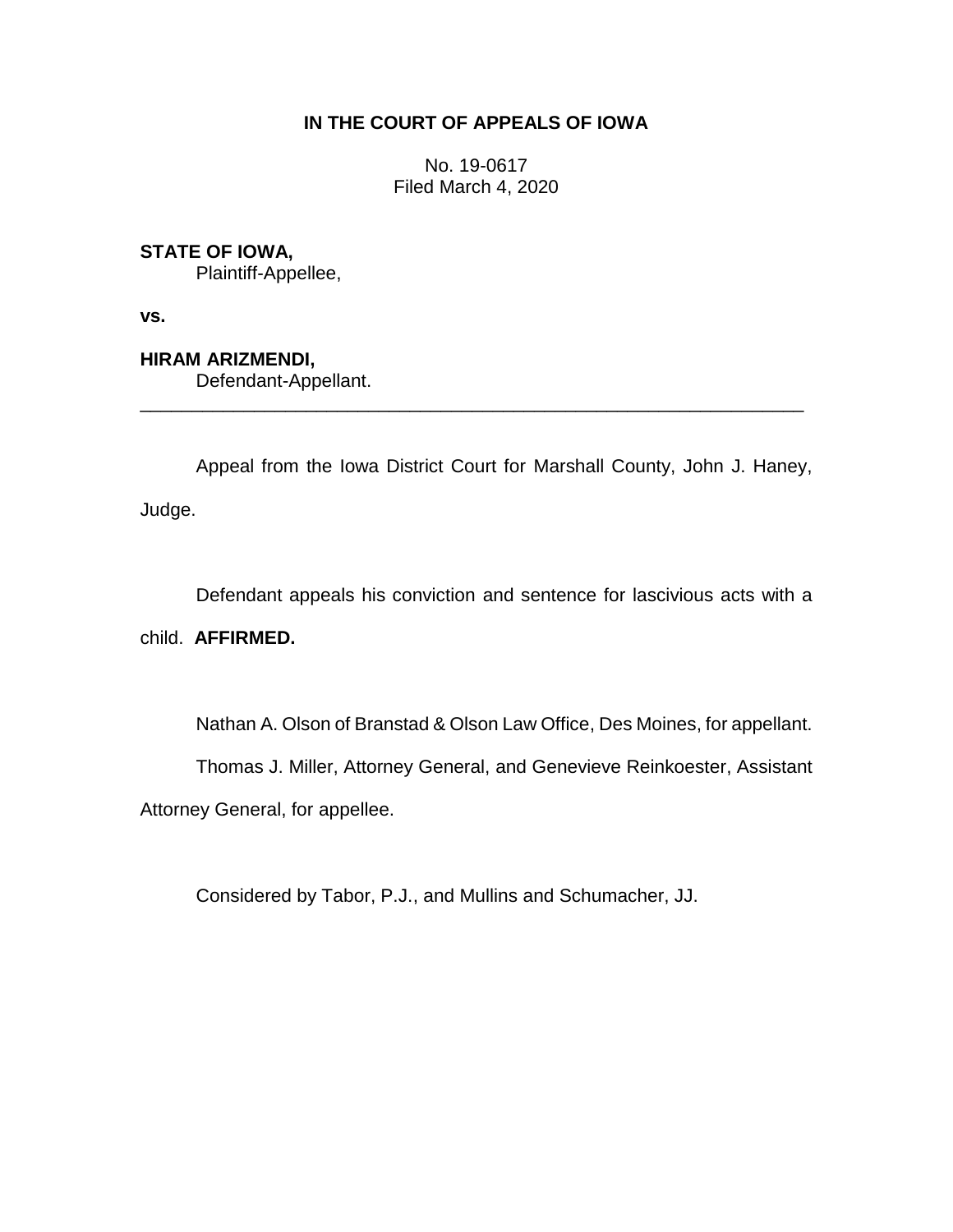#### **SCHUMACHER, Judge.**

 $\overline{a}$ 

Hiram Arizmendi appeals his conviction and sentence for lascivious acts with a child. The district court gave adequate reasons for Arizmendi's sentence. We find the district court did not abuse its discretion in sentencing Arizmendi to a term of imprisonment. The court did not rely on clearly untenable or unreasonable grounds for the sentence. We affirm Arizmendi's conviction and sentence.

#### **I. Background Facts & Proceedings**

Arizmendi was charged with three counts of sexual abuse in the second degree, in violation of Iowa Code section 709.3(1)(b) (2018), and two counts of lascivious acts with a child, in violation of section 709.8(1)(A).

Arizmendi entered into a guilty plea in which he agreed to plead guilty to one count of lascivious acts with a child and the State agreed to dismiss the other charges. The parties were free to make their own sentencing recommendations. The court accepted Arizmendi's guilty plea.

At the sentencing hearing, victim impact statements were presented by the victim, who was nine years old, and the victim's mother. The State requested Arizmendi be sentenced to ten years in prison. The defendant asserted that he had accepted responsibility for his action. He asked to be placed on probation. The presentence investigation report (PSI) recommended Arizmendi be sentenced to ten years in prison. The court sentenced Arizmendi to a term of imprisonment not to exceed ten years. Arizmendi now appeals, claiming the court abused its discretion in sentencing him to prison.<sup>1</sup>

<sup>&</sup>lt;sup>1</sup> Recent legislation "denies a defendant the right of appeal from a guilty plea, except for a guilty plea to a class 'A' felony or in a case where a defendant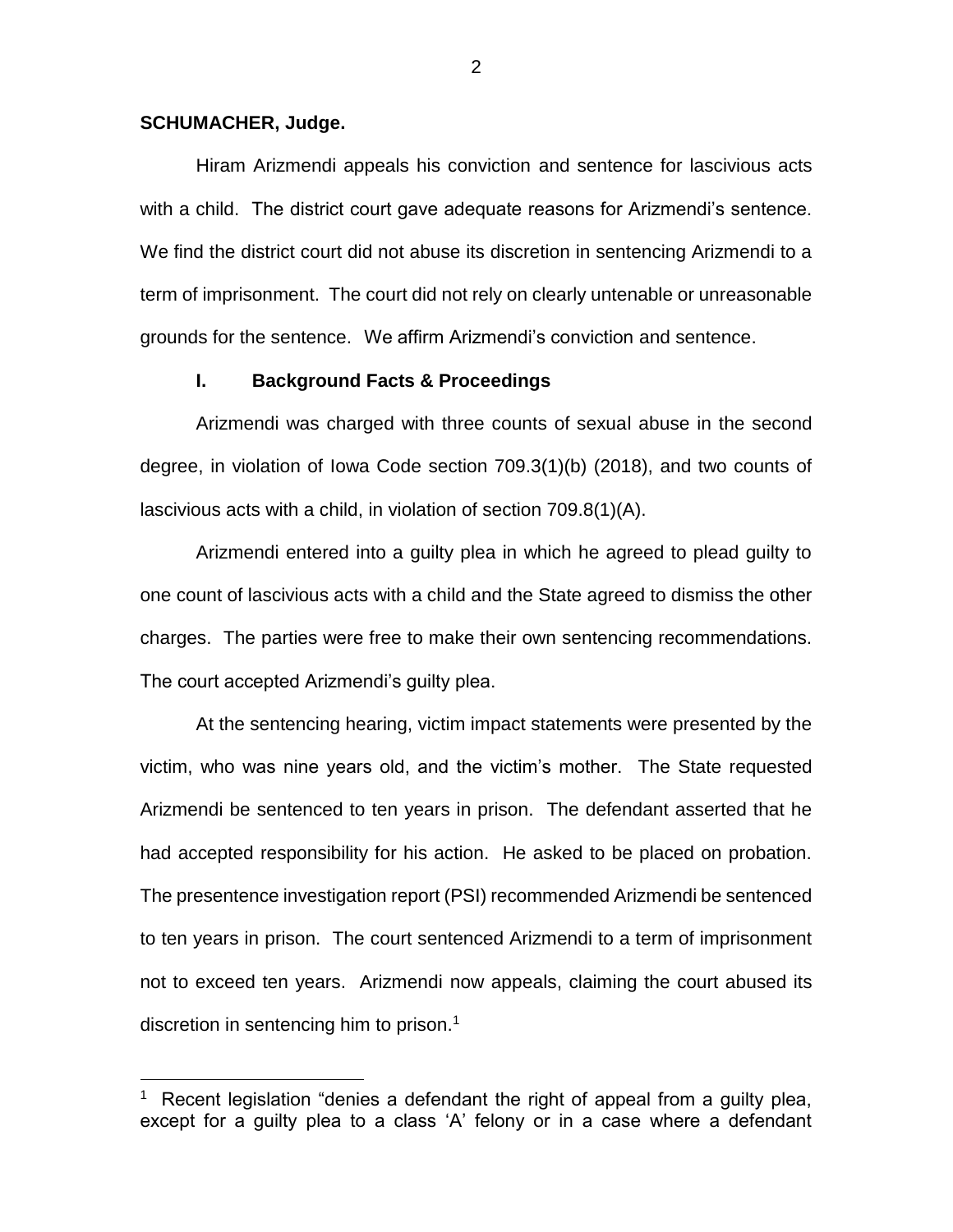#### **II. Standard of Review**

We review a district court's sentencing decision for the correction of errors at law. *State v. Formaro*, 638 N.W.2d 720, 724 (Iowa 2002). "We will not reverse the decision of the district court absent an abuse of discretion or some defect in the sentencing procedure." *Id.* We will not find an abuse of discretion "unless we are able to discern that the decision was exercised on grounds or for reasons that were clearly untenable or unreasonable." *Id*. Where a challenged sentence falls within the statutory parameters, this court presumes it valid and only overturns for an abuse of discretion or reliance on inappropriate factors. *State v. Hopkins*, 860 N.W.2d 550, 554 (Iowa 2015) (citing *State v. Washington*, 832 N.W.2d 650, 660 (Iowa 2013).

#### **III. Discussion**

 $\overline{a}$ 

Arizmendi argues the district court did not give adequate reasons for sentencing him to prison rather than placing him on probation.

Under Iowa Rule of Criminal Procedure 2.23(3)(d), a court must "state on the record its reason for selecting the particular sentence." *State v. Hill*, 878 N.W.2d 269, 273 (Iowa 2016). "This requirement ensures defendants are well aware of the consequences of their criminal actions." *State v. Thompson*, 856 N.W.2d 915, 919 (Iowa 2014). "Most importantly, the sentence statement affords our appellate courts the opportunity to review the discretion of the sentencing

3

establishes good cause." *State v. Draine*, 936 N.W.2d 205, 206 (Iowa 2019) (citing 2019 Iowa Acts ch. 140, § 28). The effective date for this legislation is July 1, 2019. The statute is not applied retroactively and is not applicable in this appeal. *See State v. Macke*, 933 N.W.2d 226, 235 (Iowa 2019). We are bound by our supreme court's holding.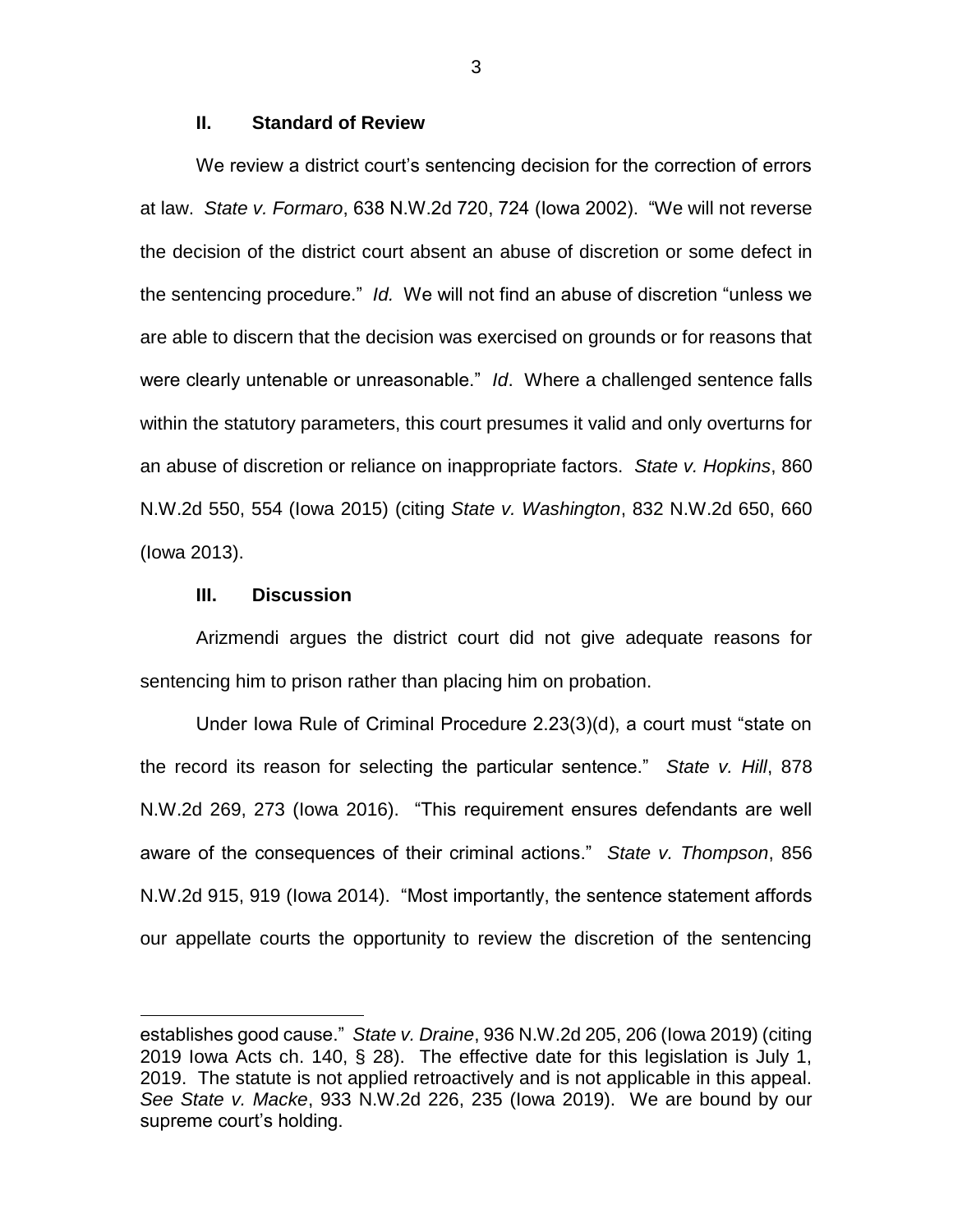court." *Id*. The district court may satisfy this requirement either by stating its reasons orally on the record or by including the reasons in its written sentencing order. *Id*. "[A] 'terse and succinct' statement may be sufficient, 'so long as the brevity of the court's statement does not prevent review of the exercise of the trial court's sentencing discretion.'" *State v. Thacker*, 862 N.W.2d 402, 408 (Iowa 2015) (citation omitted).

The district court gave a lengthy recitation of its reasons for Arizmendi's sentence:

I've considered all the sentencing options that are available to me in chapters 901 and 907 of the Iowa Code in my judgment relative to sentencing based on that sentence which will provide you the maximum opportunity to rehabilitate yourself while at the same time protecting the community from further offenses by you or others who are similarly situated.

I can tell you I am not considering your immigration status or any prior indication in the record or otherwise concerning deportation in my determination of this sentence.

I have considered your age, your education that I'm aware of as reflected in the presentence investigation report, your prior criminal history. I've considered your employment circumstances, family circumstances that I'm aware of on the record and that's available to me through the presentence investigation report. The nature of the offense committed, and the harm to the victim, the underlying facts that provided a basis for the charge that you pled guilty to, the need for protecting the community. I considered the recommendations that have been made by the State as well as by your attorney as well as the recommendation in the PSI.

After considering—I've also considered some indications of substance abuse or alcohol abuse history and problem and the need to deter you and others who are similarly situated from engaging in conduct that provide the basis of fact for this offense.

In doing so, I believe that the appropriate sentence is the imposition of an indeterminate sentence of ten years, and I will order that accordingly.

The court stated it considered all available sentencing options, as it is

required to do. *See State v. Boltz*, 542 N.W.2d 9, 11 (Iowa Ct. App. 1995). The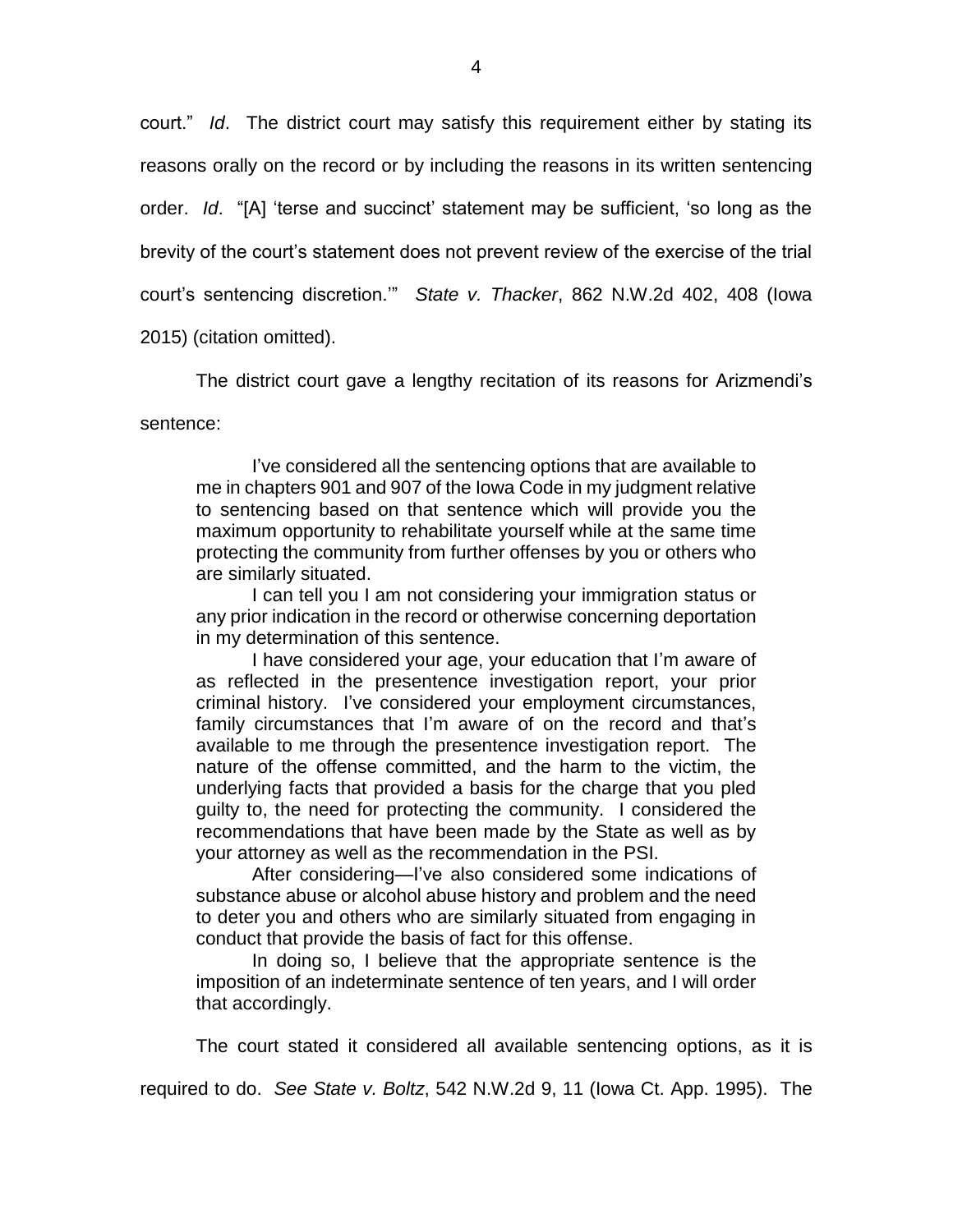court, however, is not required to discuss each particular sentencing option. *See id.* ("[T]he failure to acknowledge a particular sentencing circumstance does not necessarily mean it was not considered."). We find the court gave adequate reasons for sentencing Arizmendi to prison. The court noted "[t]he nature of the offense committed, and the harm to the victim, the underlying facts that provided a basis for the charge that you pled guilty to, [and] the need for protecting the community." This statement is sufficient, as it "does not prevent review of the exercise of the trial court's sentencing discretion.'" *See Thacker*, 862 N.W.2d at 408.

In addition to his argument concerning the adequacy of the reasons for the sentence, Arizmendi claims the district court abused its discretion by sentencing him to prison. He asserts he should have been placed on probation because he fully accepted responsibility for his actions, he spent 231 days in jail, and his problems arose from substance abuse.

"Sentencing courts in Iowa generally have broad discretion to rely on information presented to them at sentencing." *State v. Headley*, 926 N.W.2d 545, 550 (Iowa 2019). We will not find an abuse of discretion unless the court "exercises its discretion on grounds or for reasons that were clearly untenable or unreasonable." *State v. Gordon*, 921 N.W.2d 19, 24 (Iowa 2018). "If the evidence supports the sentence, the district court did not abuse its discretion." *Id.* at 24–25.

In sentencing Arizmendi, the court considered his age, his education, his prior criminal history, his employment, and his family circumstances. The court also considered the nature of the offense, the harm to the victim, the factual circumstances of the offense, and the need to protect the community. Moreover,